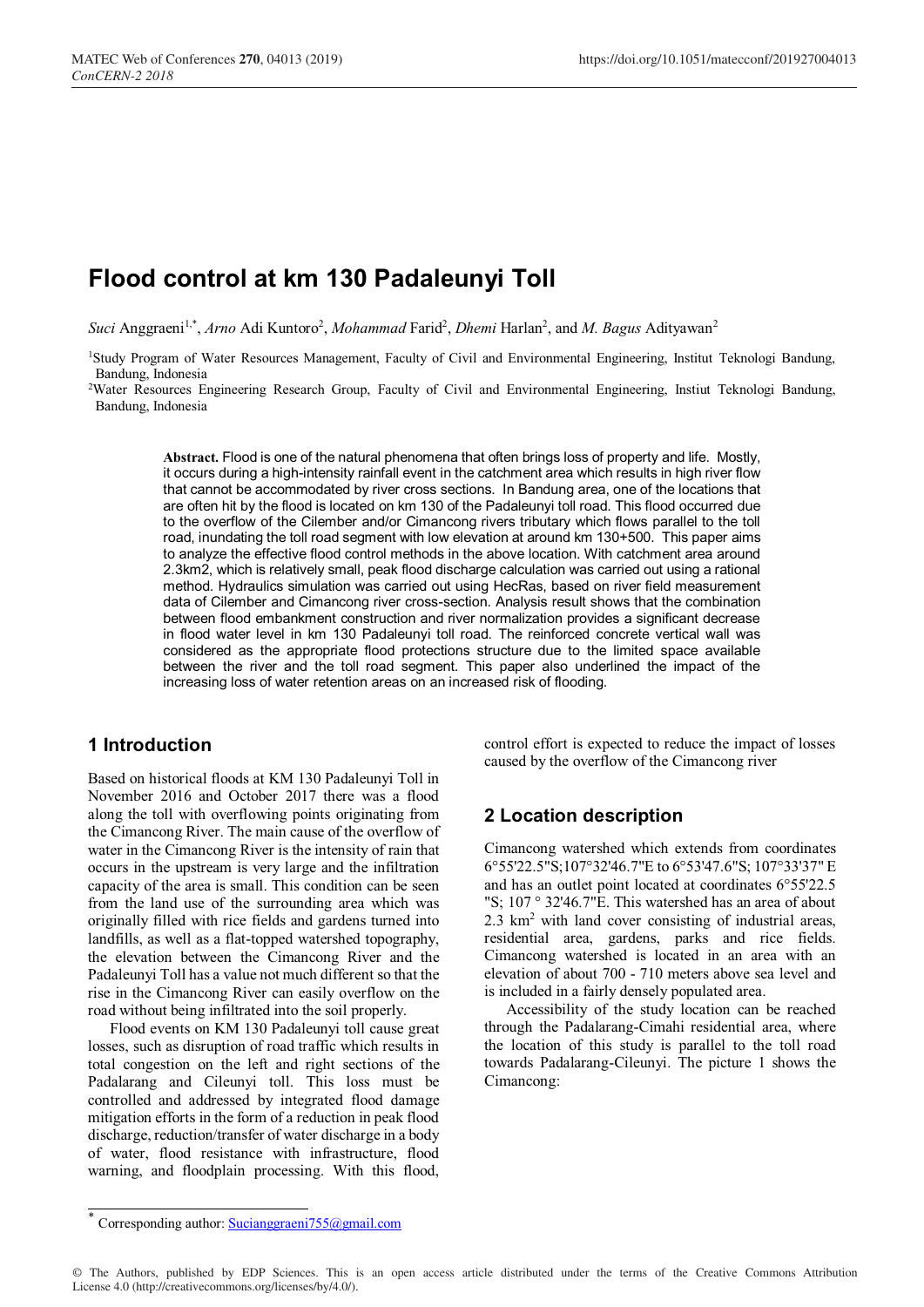

**Fig. 1.** Cimancong Watershed

# **3 Data and method**

#### **3.1 Data**

Data used in generating trends are observation data on rainfall from BMKG. The influential rain station was Bandung Climatology Station with the length of rain data used throughout 37 years from 1980 to 2016.

## **3.2 Method**

In general, the method used is as follow

- Collection the data and information
- Hydrological Analysis
- o Calculate Watershed with generate in google earth based on elevation area.
- o Calculate the Rainfall Area with Polygon Thieseen Method.

$$
R = \frac{A1.R1 + A2.R2 + An.Rn}{A1 + A2 + A3 + \dotsb An}
$$
 (1)

With.

R : Average rainfall height (mm)

$$
R1, Rn : High rainfall at each station
$$

A1, An : Area at each station  $(km^2)$ 

- o Calculate Frequency Analysis to produce the rainfall design estimate with calculating the frequency analysis with Gumbel Type I Method, Log Pearson Type III Method, Normal Method, Log Normal Log Method. The results of the frequency analysis were then tested by the Smirnov-Kolmogorof and Chi Square.
- Gumbel Type I method

$$
XT = X + KT.Sd \tag{2}
$$

$$
Kt = -\frac{\sqrt{6}}{\pi} \left[ 0.5772 + \ln \left( \ln \frac{T}{T-1} \right) \right]
$$
 (3)

With.

Xt : Rainfall Design Estimate with data measuring T years Period (mm)

 $X : Average rainfall (mm)$ 

- Sd : Standard deviation of rainfall
- Kt : Frequency factor
- P : Probability of occurrence

- Log Pearson Type III  
\n
$$
Log XT = Log X + KT.Sd_{logx}
$$
 (4)  
\nWith.

Xt : Rainfall Design Estimate with data measuring T years Period (mm)

- X : Average rainfall (mm)
- Sd : Standard deviation of rainfall
- Kt : Frequency factor
- P : Probability of occurrence
- Log Normal Method

$$
Log XT = Log X + KT.Sd_{logx} \tag{5}
$$

With.<br>Xt Rainfall Design Estimate with data measuring T years Period (mm)

- $X : Average rainfall (mm)$
- Sd : Standard deviation of rainfall
- 
- Kt : Frequency factor
- P : Probability of occurrence
- Normal Method  $XT = X + KT.Sd$  (6)

With.

Xt : Rainfall Design Estimate with data measuring T years Period (mm)

- $X : Average rainfall (mm)$
- Sd : Standard deviation of rainfall
- Kt : Frequency factor
- P : Probability of occurrence
- Chi Square Method

$$
X^{2} = \sum_{i=1}^{n} \frac{(oi - Ei)^{2}}{Ei}
$$
 (7)

With. X2 : The value of Chi Square is calculated

- Oi : Number of observations in the i-group
- Ei : Number of theoritical values in the i subgroup.
- N : Amount of data
- Kolmogorov- Smirnov Method  $Dn = max |P(x) - P(o)|$  (8) With.

Dk = Vertical / maximum distance between observation and theoretical

 $P(x)$  = Probability of the sample data

 $P$  (o) = Probability of the theoretical

o Calculate the Effective Rainfall The effective rainfall distribution that is used is based on Van Dreen

$$
I = \frac{90\% \, XT}{4} \tag{9}
$$

With.

I : Rainfall Intensity (mm/hr)

Xt : Rainfall Design Estimate with data measuring T years Period

o Flood Discharge Estimate The planned flood discharge is calculated using the Synthetic Unit Hydrograph Method which is the Nakayasu Method, SCS and empiric method, which is a practical Rational Method.

$$
Qp = 0.00278 \, C.I.A \tag{10}
$$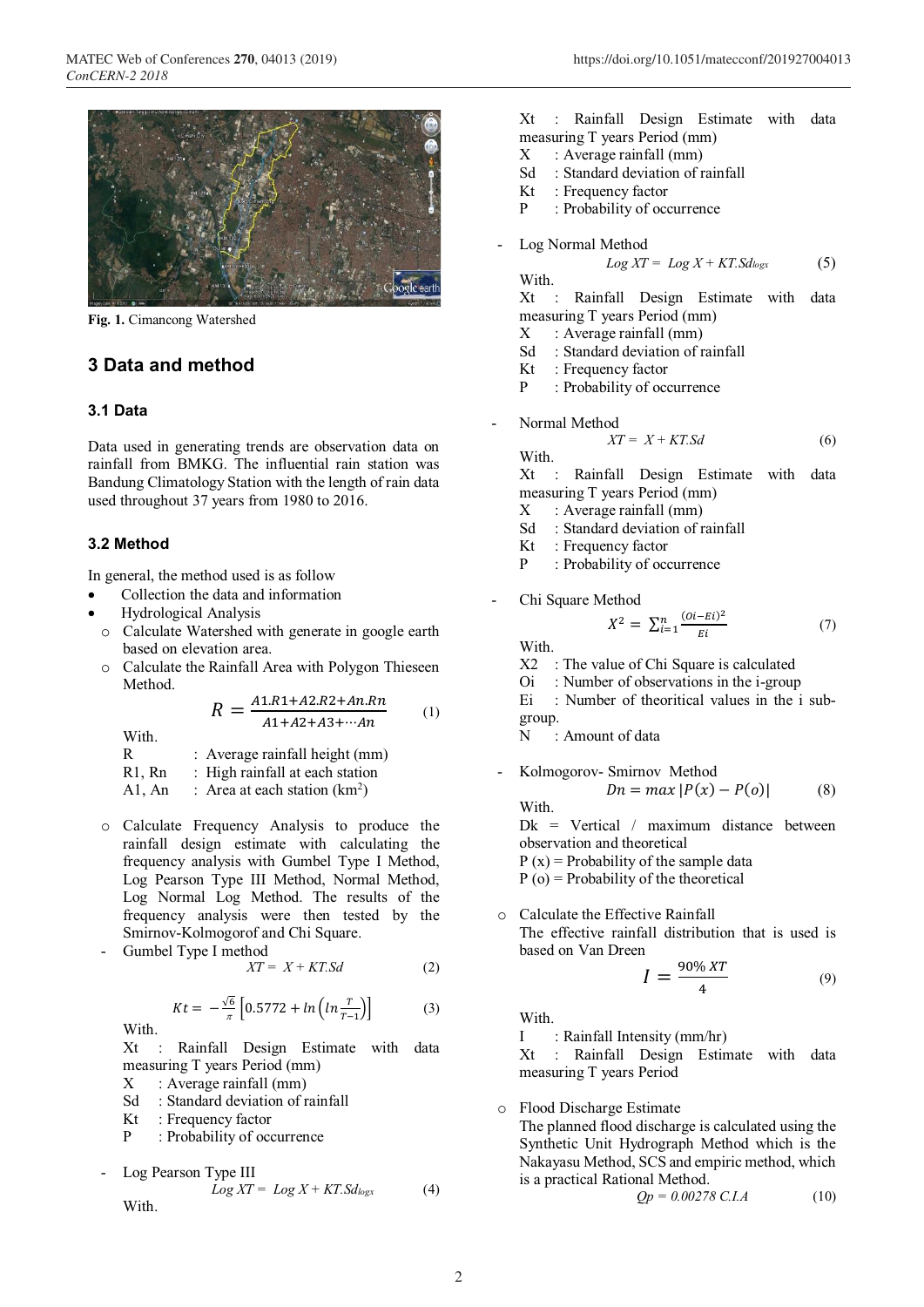#### With.

- $Qp$  : Peak flood discharge  $(m^3/s)$
- C : Coefficient of flow
- I : Rainfall Intensity (mm/hr)
- A : Area of flow  $(km^2)$
- Hydraulical Analysis
	- Hydraulical analysis using software HEC-RAS 1d at the existing condition and the 25 year periode with the input data are river geometry, flood discharge estimate, and boundary conditian .

# **4 Hydrological analysis**

#### **4.1 Rainfall design estimate**

In the hydrological analysis, the influential rain station was Bandung Climatology Station with the length of rain data used throughout 37 years from 1980 to 2016. From the rain data, then calculating the frequency analysis with Gumbel Type I Method, Log Pearson Type III Method, Normal Method, Log Normal Method. The results of the frequency analysis were then tested by the Smirnov-Kolmogorof and Chi Square tests. The results of the two distribution tests show that the chosen method is the Log Pearson Type III Method. The amount of rainfall planned as shown in Table 1 below:

| <b>T</b> - Year Periode | Rainfall (mm) |
|-------------------------|---------------|
| 200                     | 133           |
| 100                     | 125           |
| 50                      | 118           |
| 25                      | 110           |
| 10                      | 99            |
| 5                       | 90            |
| 2                       | 77            |

## **4.2 Effective rainfall**

In the calculation of effective rainfall, it is assumed that infiltration has no effect this is due to the area of the watershed that is small enough so that it can be concluded that the amount of effective rainfall is the amount of rainfall that occurs. The amount of effective rainfall as shown in Table 2 below:

| <b>Table 2.</b> Effective rainfall |
|------------------------------------|
|------------------------------------|

| T - Year | Rainfall (mm)             |                  |
|----------|---------------------------|------------------|
| Periode  | Design<br><b>Estimate</b> | <b>Effective</b> |
| 100      | 125                       | 125              |
| 50       | 118                       | 118              |
| 25       | 110                       | 110              |

| T - Year | Rainfall (mm)             |                  |
|----------|---------------------------|------------------|
| Periode  | Design<br><b>Estimate</b> | <b>Effective</b> |
| 10       | 99                        | 99               |
|          | 90                        | 90               |
|          |                           |                  |

The rain that is used for calculation is the effective rainfall value that has been distributed in hours. The effective rainfall distribution that is used is based on Van Dreen investigation where one day of rain is only focused in 4 hours with a large amount of uniform rainfall for each hour. The following **Figure 2** explains the effective distribution of rainfall in the T year period.





**Fig. 2.** Distribution of effective rainfall

#### **4.3 Flood discharge**

The planned flood discharge is calculated using the Synthetic Unit Hydrograph Method which is the Nakayasu Method, SCS and empiric method, which is a practical Rational Method. Based on the consideration of calibration of bankfull discharge, the flood discharge value used is the result of the calculation of the Rational Method. As for the equations used in the calculation of the practical Rational method are. **Figure 3** presents the flood discharge plan with a T-year period.



**Fig. 3.** Flood discharge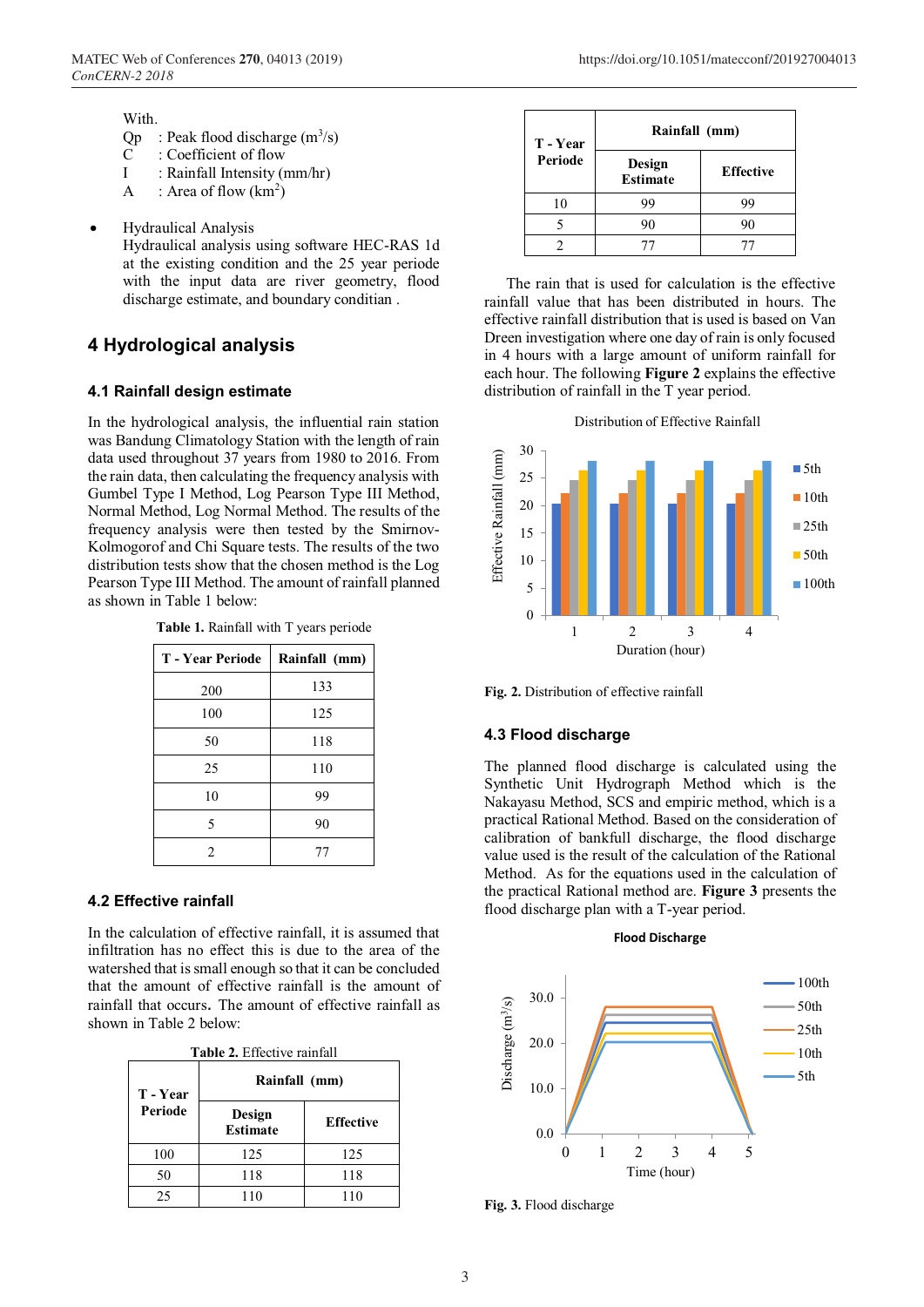In planning flood control buildings in a city with a population more than 2,000,000,000 of people, using flood discharge during the 25th periode of 24.25  $\text{m}^3/\text{sec}$ with a peak discharge time of about 1.1 hours.

# **5 Hydraulical analysis**

Hydraulic analysis when existing conditions is using 1 dimensional HEC-RAS software. River geometry input from STA 0 - STA 19 tends to be straight and the simulation discharge is using Q25. The Figure 4-6 shows the river geometry input, cross and long-sectional view of the river after running:



**Fig. 4.** Geometry of Cimancong River



**Fig. 5.** Cross section of Cimancong River after running



**Fig. 6.** Long-section of Cimancong River

From the figure above, it can be seen that the river cross-section at Sta-9, Sta-10, Sta-11, Sta-12, Sta-13, Sta-14, StA-15, Sta-16, Sta-17, Sta-18, and Sta- 19 occurs overtopping / overflow of water. This happens because the cross section of the river is not able to accommodate the flow of water when a planned flood discharge occurs.

In the display figure extends the condition of the Cimancong River above, it is known that a sudden decrease in water level at Sta-1, this condition is caused by the influence of the superkirits flow  $(Fr > 1)$  where the channel slope is steeper than the critical slope, causing flow at Sta -1 has acceleration and has an effect on the water level in the cross section

# **6 Alternative flood control**

## **6.1 Alternative 1: Normalization of the river**

Normalization of the river is planned with several considerations, including: developer activities in the form of reclamation, land acquisition factors, the best and safest hydra-section and border line considerations. Normalization planning is carried out with a uniform trapezoid on STA 0 - STA 8, and the non-uniform trapezoid on STA 9 - STA 19. The illustration of normalization planning in the (a) upstream and (b) downstream sections as follows on Figure 7:



**Fig. 7.** Ilustration of normalization planning

Then simulated using the help of HEC-RAS software and input data discharge about Q25 has result a cross and longitudinal display as follows on Figure 8-9: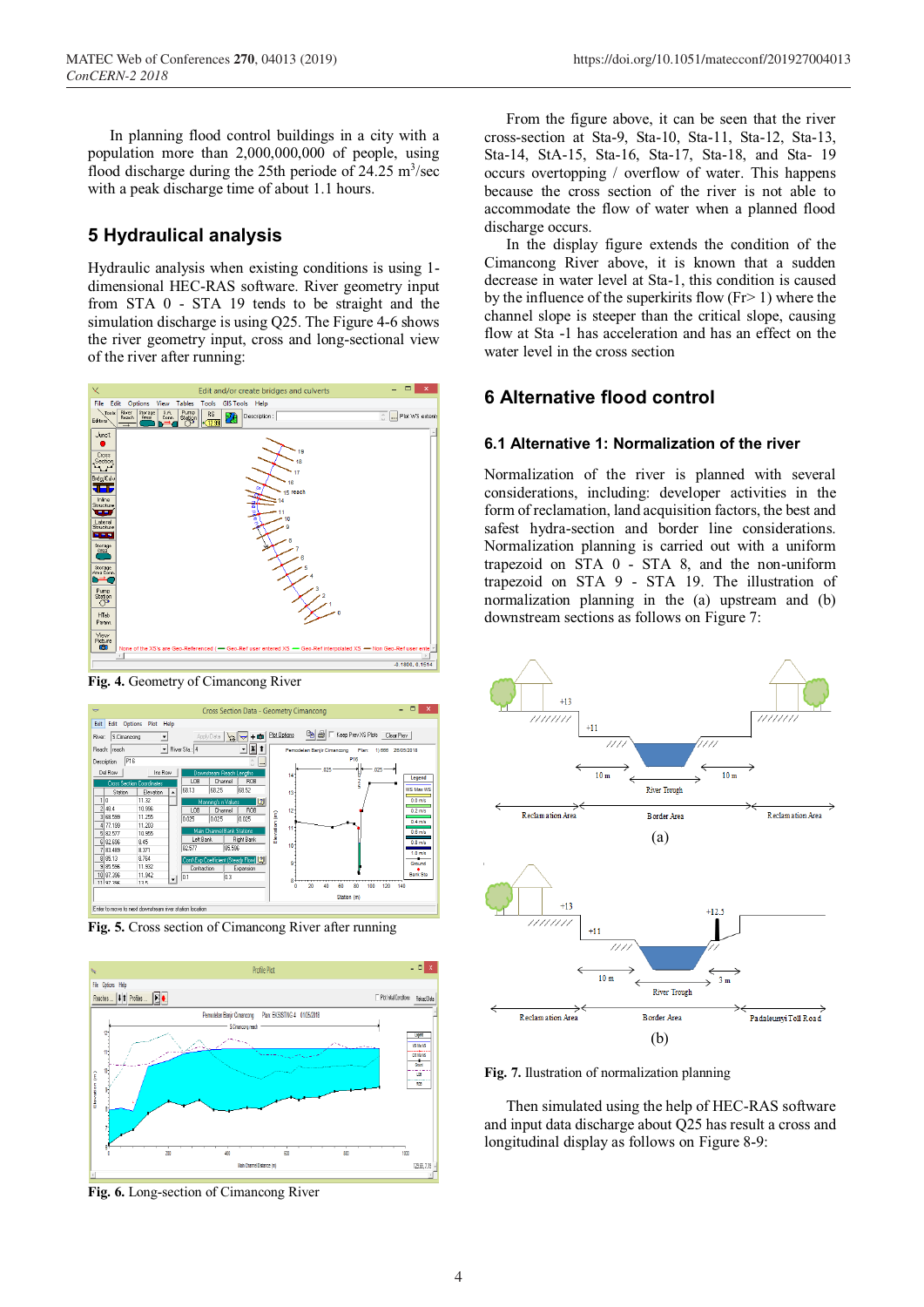





**Fig. 9.** Long-section of Cimancong River

The Table 3-4 explains that normalization planning is able to be a flood solution and safe with the dimention of freeboard used, and based on the calculation of slope stability in STA 4, STA 7, and STA 9, the results are safe for the possibility of landslides throughout the planning.

| <b>River</b><br>STA- | Condition | without<br>earthquake | with<br>earthquake |
|----------------------|-----------|-----------------------|--------------------|
|                      | Flood     | 14.36                 | 9.84               |
| $STA-16$             | Dry       | 11.4                  | 8.76               |
|                      | Critical  | 10.39                 | 7.94               |
| $STA-13$             | Flood     | 7.86                  | 5.23               |
|                      | Dry       | 5.61                  | 4.42               |
|                      | Critical  | 5.23                  | 4.11               |
|                      | Flood     | 6.42                  | 4.02               |
| $STA-10$             | Dry       | 4.7                   | 3.53               |
|                      | Critical  | 3.97                  | 3.01               |

| <b>Table 3.</b> Result calculation of slope stability |
|-------------------------------------------------------|
|-------------------------------------------------------|

**Table 4.** Result calculation of normalization planning

| River<br>Sta-           | <b>Cross</b><br><b>Section</b> | Flood<br>Water<br>Level | <b>Elevation</b> at<br>the top of the<br>trough right<br>side | <b>Elevation</b> at<br>the top of the<br>trough left<br>side | $\Delta H$ right<br>side | $\Delta H$ left<br>side | Freeboard<br>$= 0.6 \text{ m}$ |
|-------------------------|--------------------------------|-------------------------|---------------------------------------------------------------|--------------------------------------------------------------|--------------------------|-------------------------|--------------------------------|
|                         |                                | (m)                     | (m)                                                           | (m)                                                          | (m)                      | (m)                     |                                |
| 19                      | P <sub>1</sub>                 | 10.59                   | 11.305                                                        | 11.305                                                       | 0.715                    | 0.715                   | fulfilled                      |
| 18                      | P <sub>2</sub>                 | 10.56                   | 11.3                                                          | 11.3                                                         | 0.74                     | 0.74                    | fulfilled                      |
| 17                      | P3                             | 10.55                   | 11.301                                                        | 11.301                                                       | 0.751                    | 0.751                   | fulfilled                      |
| 16                      | <b>P4</b>                      | 10.54                   | 11.319                                                        | 11.319                                                       | 0.779                    | 0.779                   | fulfilled                      |
| 15                      | P <sub>5</sub>                 | 10.52                   | 11.221                                                        | 11.221                                                       | 0.701                    | 0.701                   | fulfilled                      |
| 14                      | <b>P6</b>                      | 10.52                   | 11.262                                                        | 11.262                                                       | 0.742                    | 0.742                   | fulfilled                      |
| 13                      | P7                             | 10.51                   | 11.21                                                         | 11.21                                                        | 0.7                      | 0.7                     | fulfilled                      |
| 12                      | P <sub>8</sub>                 | 10.5                    | 11.222                                                        | 11.222                                                       | 0.722                    | 0.722                   | fulfilled                      |
| 11                      | P <sub>9</sub>                 | 10.48                   | 11.405                                                        | 11.405                                                       | 0.925                    | 0.925                   | fulfilled                      |
| 10                      | P10                            | 10.45                   | 11.4                                                          | 11.4                                                         | 0.95                     | 0.95                    | fulfilled                      |
| 9                       | P11                            | 10.45                   | 11.3                                                          | 11.3                                                         | 0.85                     | 0.85                    | fulfilled                      |
| 8                       | P <sub>12</sub>                | 10.41                   | 11.1                                                          | 11.1                                                         | 0.69                     | 0.69                    | fulfilled                      |
| 7                       | P <sub>13</sub>                | 10.32                   | 11.06                                                         | 11.06                                                        | 0.74                     | 0.74                    | fulfilled                      |
| 6                       | P <sub>14</sub>                | 10.26                   | 11.01                                                         | 11.01                                                        | 0.75                     | 0.75                    | fulfilled                      |
| 5                       | P <sub>15</sub>                | 10.14                   | 11.01                                                         | 11.01                                                        | 0.87                     | 0.87                    | fulfilled                      |
| $\overline{4}$          | P <sub>16</sub>                | 10.02                   | 11.01                                                         | 11.01                                                        | 0.99                     | 0.99                    | fulfilled                      |
| $\overline{\mathbf{3}}$ | P17                            | 9.44                    | 10.728                                                        | 10.728                                                       | 1.288                    | 1.288                   | fulfilled                      |
| $\overline{c}$          | P18                            | 9.54                    | 10.432                                                        | 10.432                                                       | 0.892                    | 0.892                   | fulfilled                      |
| 1                       | P19                            | 7.54                    | 9.758                                                         | 9.758                                                        | 2.218                    | 2.218                   | fulfilled                      |
| $\mathbf{0}$            | P <sub>20</sub>                | 7.79                    | 9.136                                                         | 9.136                                                        | 1.346                    | 1.346                   | fulfilled                      |

#### **6.2 Alternative 2: Construction of Embankments**

Construction of embankments is planned with a number of considerations, including: developer activities in the form of reclamation, land loading factors, safe dimensions of sliding, rolling, and soil carrying capacity as well as border line considerations. Construction of embankments is carried out along STA 5 - STA 13 on right side of the river with the provision of peak elevation at each point of embankment are same. The following on Figure 10 is an illustration of the planning of embankment development at the study location:



**Fig. 10.** Ilustration of construction of embankments planning

Then simulated using the help of HEC-RAS software with a cross and longitudinal display as follows on Figure 11-12: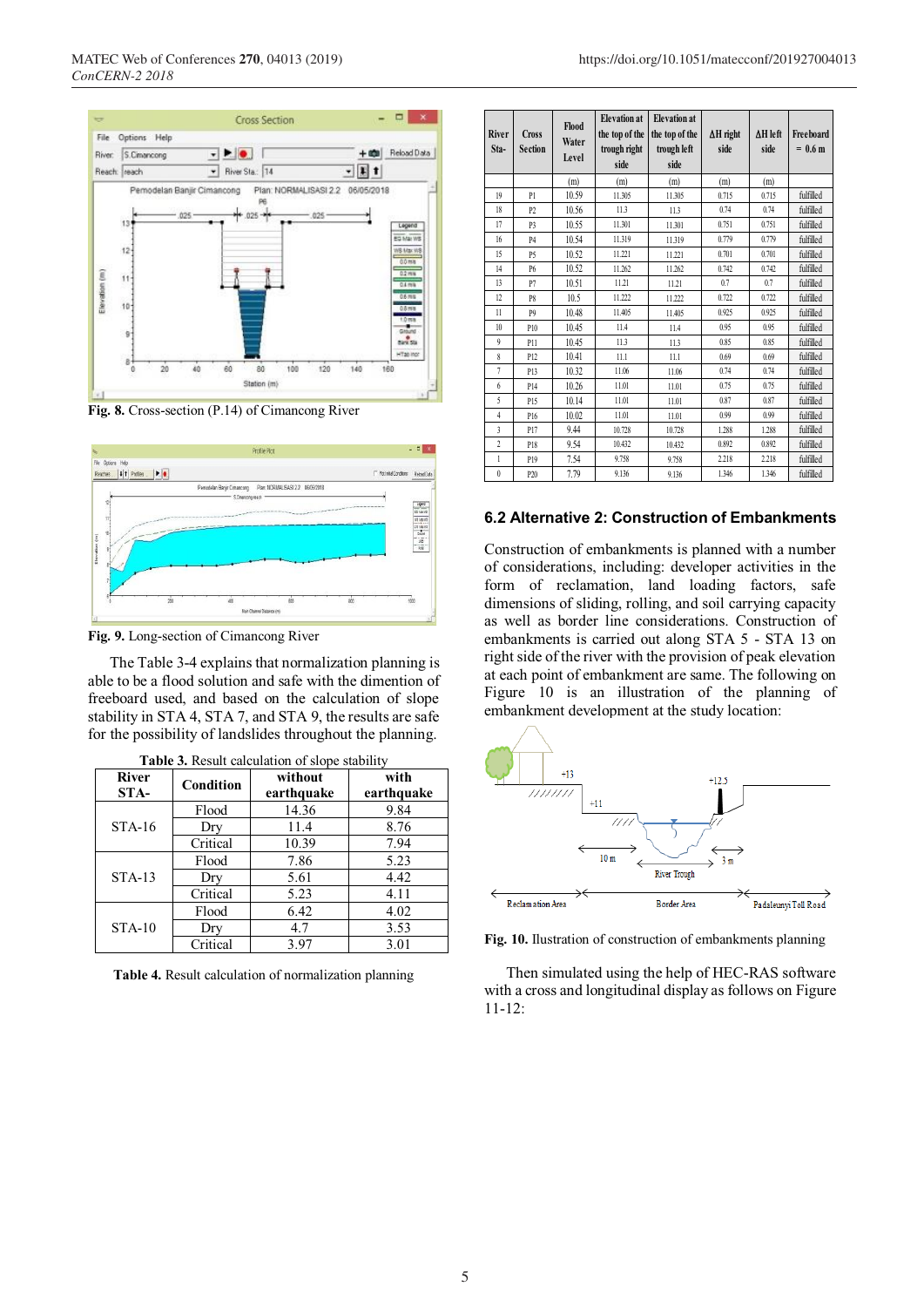

**Fig. 11.** Cross-section (P14) of Cimancong River



**Fig. 12.** Long-section of Cimancong River

The **Table 5-6** explains that normalization planning is able to be a flood solution and safe with the dimention of freeboard used, and based on the calculation of slope stability, the results are safe for the possibility of landslides throughout the planning:

**Table 5.** Result Calculation of construction of Embankment

| <b>River Sta</b> | <b>Cross</b><br><b>Section</b> | <b>Flood Water</b><br>Level | <b>Elevation</b> of<br><b>Embankment</b> | <b>Elevation</b> of<br><b>Reclamation</b><br>Land | ΔH   | $Freeboard =$<br>0.6 <sub>m</sub> |
|------------------|--------------------------------|-----------------------------|------------------------------------------|---------------------------------------------------|------|-----------------------------------|
|                  |                                | (m)                         | (m)                                      | (m)                                               | (m)  |                                   |
| 19               | P1                             | 11.8                        |                                          | 13                                                | 1.2  | fulfilled                         |
| 18               | P <sub>2</sub>                 | 11.79                       |                                          | 13                                                | 1.21 | fulfilled                         |
| 17               | P <sub>3</sub>                 | 11.79                       |                                          | 13                                                | 1.21 | fulfilled                         |
| 16               | <b>P4</b>                      | 11.78                       |                                          | 13                                                | 1.22 | fulfilled                         |
| 15               | P <sub>5</sub>                 | 11.79                       |                                          | 13                                                | 1.21 | fulfilled                         |
| 14               | <b>P6</b>                      | 11.78                       |                                          | 13                                                | 1.22 | fulfilled                         |
| 13               | P7                             | 11.77                       | 12.5                                     |                                                   | 0.73 | fulfilled                         |
| 12               | P8                             | 11.78                       | 12.5                                     |                                                   | 0.72 | fulfilled                         |
| 11               | P <sub>9</sub>                 | 11.77                       | 12.5                                     |                                                   | 0.73 | fulfilled                         |
| 10               | P <sub>10</sub>                | 11.76                       | 12.5                                     |                                                   | 0.74 | fulfilled                         |
| $\boldsymbol{9}$ | P <sub>11</sub>                | 11.75                       | 12.5                                     |                                                   | 0.75 | fulfilled                         |
| 8                | P <sub>12</sub>                | 11.74                       | 12.5                                     |                                                   | 0.76 | fulfilled                         |
| $\overline{7}$   | P <sub>13</sub>                | 11.68                       | 12.5                                     |                                                   | 0.82 | fulfilled                         |
| 6                | P <sub>14</sub>                | 11.59                       | 12.5                                     |                                                   | 0.91 | fulfilled                         |
| 5                | P <sub>15</sub>                | 11.57                       | 12.5                                     |                                                   | 0.93 | fulfilled                         |
| $\overline{4}$   | P <sub>16</sub>                | 10.99                       |                                          | 11.93                                             | 0.94 | fulfilled                         |
| $\overline{3}$   | P17                            | 11.05                       |                                          | 11.71                                             | 0.66 | fulfilled                         |
| $\overline{c}$   | P18                            | 8                           |                                          | 11.41                                             | 3.41 | fulfilled                         |
| $\mathbf{1}$     | P19                            | 8.52                        |                                          | 9.99                                              | 1.47 | fulfilled                         |
| $\bf{0}$         | P <sub>20</sub>                | 8.43                        |                                          | 9.08                                              | 0.65 | fulfilled                         |

**Table 6.** Result calculation of slope stability

|                |                    | <b>SLIDING</b>        | <b>ROLLING</b>     |                      | <b>Soil Bearing Cpacity</b> |              |       |
|----------------|--------------------|-----------------------|--------------------|----------------------|-----------------------------|--------------|-------|
| Embank<br>ment | with<br>earthouake | without<br>earthquake | with<br>earthquake | without<br>earthquak | a limit                     | <b>a</b> max | q min |
| <b>STA -13</b> | 1.4                | 1.2                   | 1.94               | 1.85                 | 331.78                      | 71.47        | 4.09  |
| <b>STA-10</b>  | 2.05               | 1.65                  | 1.83               | 1.81                 | 350.9                       | 79.09        | 4.013 |

#### **6.3 Alternative 3: Construction of Embankments and normalization of Cimancong River**

Construction of embankments and river normalization is planned with several considerations, including: developer activities in the form of reclamation, land acquisition factors, safe dimensions of sliding, rolling, and soil carrying capacity as well as border line considerations. Construction of embankments is carried out along STA 5 - STA 13 on the right side of the river with the provision of peak elevation at each point of embankment are same, and normalization of the river is carried out along STA 0 - STA 4. The following on Figure 13 is an illustration of the study location planning in (a) embankments planning and (b) normalization planning:



**Fig. 13.** Ilustration of construction of embankments and normalization planning

Then simulated using the help of HEC-RAS software with a cross and longitudinal display as follows on Figure 14-15:



**Fig. 14.** Cross-section of Cimancong River